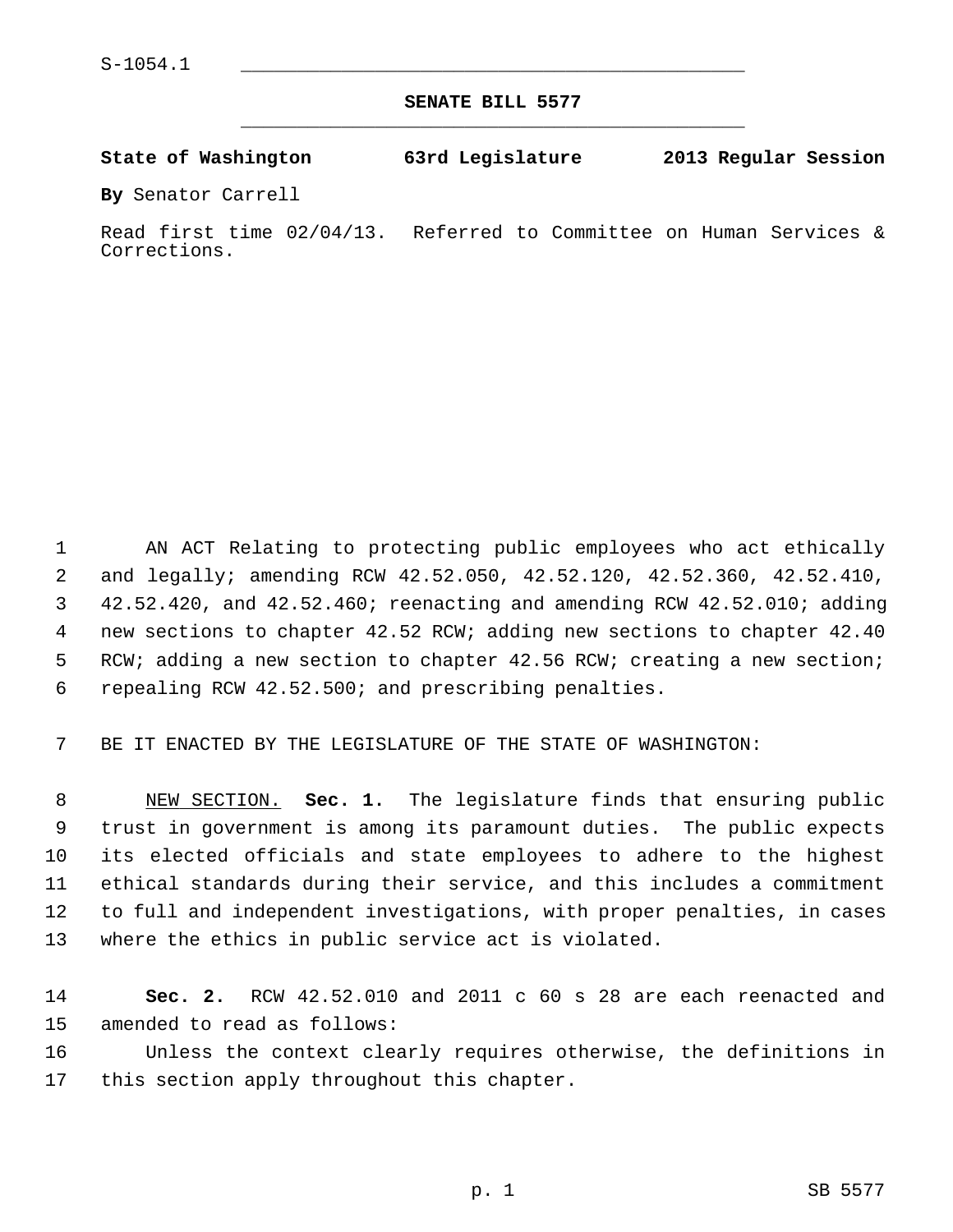1 (1) "Agency" means any state board, commission, bureau, committee, 2 department, institution, division, or tribunal in the legislative, 3 executive, or judicial branch of state government. "Agency" includes 4 all elective offices, the state legislature, those institutions of 5 higher education created and supported by the state government, and 6 those courts that are parts of state government.

 7 (2) "Assist" means to act, or offer or agree to act, in such a way 8 as to help, aid, advise, furnish information to, or otherwise provide 9 assistance to another person, believing that the action is of help, 10 aid, advice, or assistance to the person and with intent so to assist 11 such person.

12 (3) "Beneficial interest" has the meaning ascribed to it under the 13 Washington case law. However, an ownership interest in a mutual fund 14 or similar investment pooling fund in which the owner has no management 15 powers does not constitute a beneficial interest in the entities in 16 which the fund or pool invests.

17 (4) "Compensation" means anything of economic value, however 18 designated, that is paid, loaned, granted, or transferred, or to be 19 paid, loaned, granted, or transferred for, or in consideration of, 20 personal services to any person.

21 (5) "Confidential information" means (a) specific information, 22 rather than generalized knowledge, that is not available to the general 23 public on request or (b) information made confidential by law.

24 (6) "Contract" or "grant" means an agreement between two or more 25 persons that creates an obligation to do or not to do a particular 26 thing. "Contract" or "grant" includes, but is not limited to, an 27 employment contract, a lease, a license, a purchase agreement, or a 28 sales agreement.

29 (7) "Ethics" means adherence to the standards as set forth in this 30 chapter.

31 (8) "Ethics boards" means the commission on judicial conduct, the 32 legislative ethics board, and the executive ethics board.

33  $((+8))$  (9) "Family" has the same meaning as "immediate family" in 34 RCW 42.17A.005.

35  $((+9))$  (10) "Gift" means anything of economic value for which no 36 consideration is given. "Gift" does not include:

37 (a) Items from family members or friends where it is clear beyond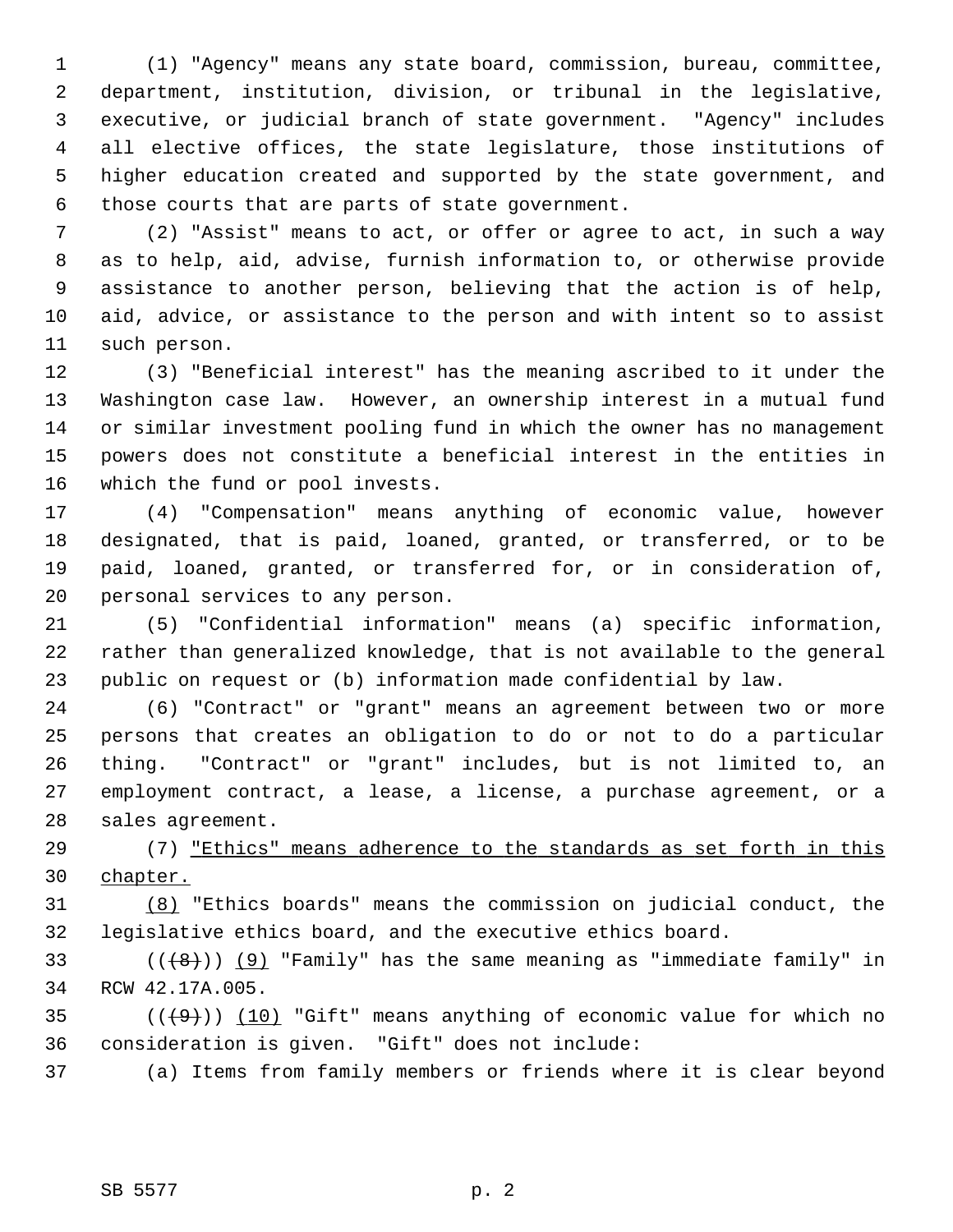1 a reasonable doubt that the gift was not made as part of any design to 2 gain or maintain influence in the agency of which the recipient is an 3 officer or employee;

 4 (b) Items related to the outside business of the recipient that are 5 customary and not related to the recipient's performance of official 6 duties;

 7 (c) Items exchanged among officials and employees or a social event 8 hosted or sponsored by a state officer or state employee for coworkers;

 9 (d) Payments by a governmental or nongovernmental entity of 10 reasonable expenses incurred in connection with a speech, presentation, 11 appearance, or trade mission made in an official capacity. As used in 12 this subsection, "reasonable expenses" are limited to travel, lodging, 13 and subsistence expenses incurred the day before through the day after 14 the event;

15 (e) Items a state officer or state employee is authorized by law to 16 accept;

17 (f) Payment of enrollment and course fees and reasonable travel 18 expenses attributable to attending seminars and educational programs 19 sponsored by a bona fide governmental or nonprofit professional, 20 educational, trade, or charitable association or institution. As used 21 in this subsection, "reasonable expenses" are limited to travel, 22 lodging, and subsistence expenses incurred the day before through the 23 day after the event;

24 (g) Items returned by the recipient to the donor within thirty days 25 of receipt or donated to a charitable organization within thirty days 26 of receipt;

27 (h) Campaign contributions reported under chapter 42.17A RCW;

28 (i) Discounts available to an individual as a member of an employee 29 group, occupation, or similar broad-based group; and

30 (j) Awards, prizes, scholarships, or other items provided in 31 recognition of academic or scientific achievement.

 $(1)(10)(11)$  "Head of agency" means the chief executive officer of 33 an agency. In the case of an agency headed by a commission, board, 34 committee, or other body consisting of more than one natural person, 35 agency head means the person or board authorized to appoint agency 36 employees and regulate their conduct.

37 ( $(\frac{11}{1})$ ) (12) "Honorarium" means money or thing of value offered to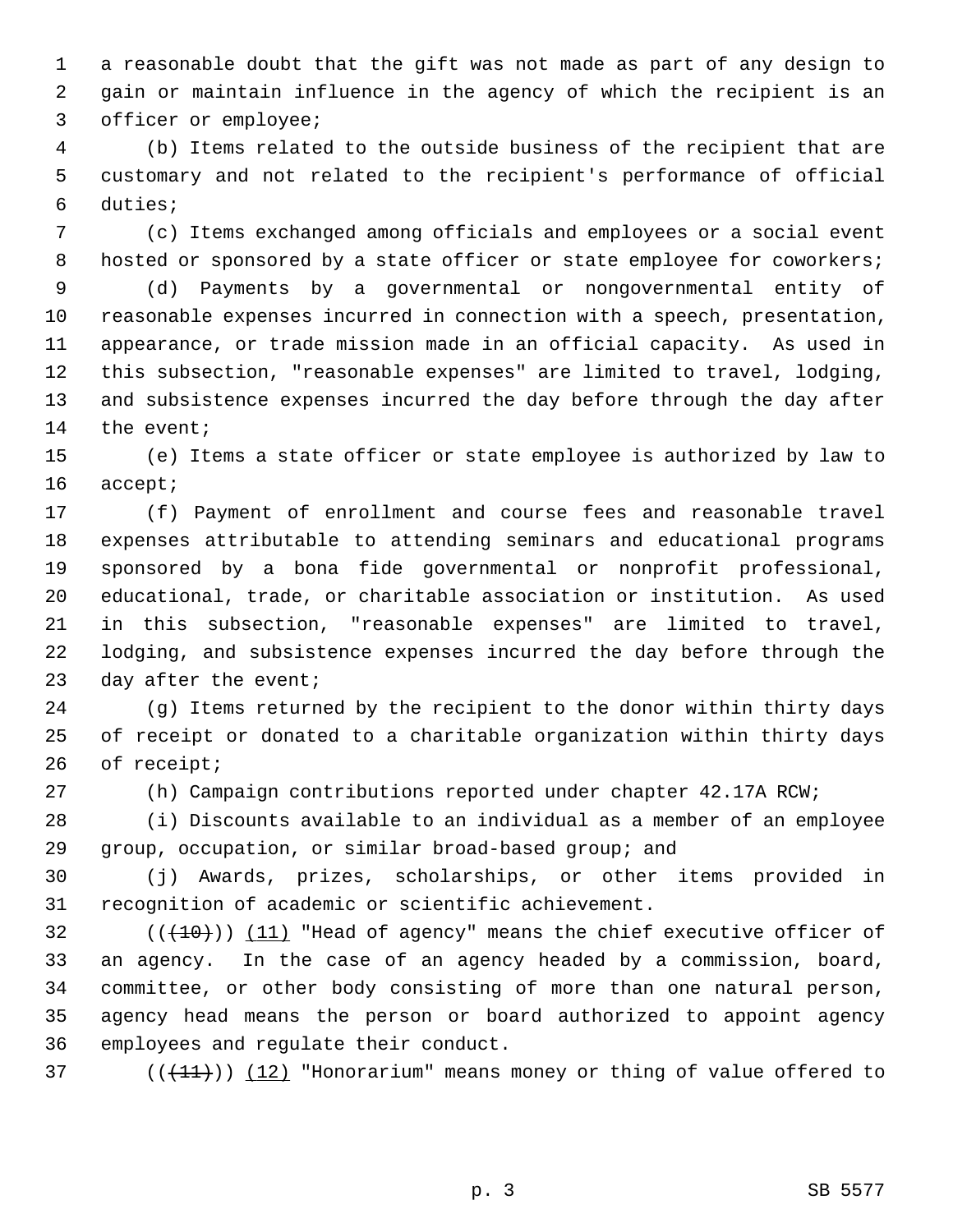1 a state officer or state employee for a speech, appearance, article, or 2 similar item or activity in connection with the state officer's or 3 state employee's official role.

 $4$  (( $(12)$ )) (13) "Official duty" means those duties within the 5 specific scope of employment of the state officer or state employee as 6 defined by the officer's or employee's agency or by statute or the 7 state Constitution.

8 (( $(13)$ ) (14) "Participate" means to participate in state action or 9 a proceeding personally and substantially as a state officer or state 10 employee, through approval, disapproval, decision, recommendation, the 11 rendering of advice, investigation, or otherwise but does not include 12 preparation, consideration, or enactment of legislation or the 13 performance of legislative duties.

 $14$  ( $(\overline{+14})$ ) (15) "Person" means any individual, partnership, 15 association, corporation, firm, institution, or other entity, whether 16 or not operated for profit.

17 (( $(15)$ ) (16) "Regulatory agency" means any state board, 18 commission, department, or officer, except those in the legislative or 19 judicial branches, authorized by law to conduct adjudicative 20 proceedings, issue permits or licenses, or to control or affect 21 interests of identified persons.

22  $((+16))$  (17) "Responsibility" in connection with a transaction 23 involving the state, means the direct administrative or operating 24 authority, whether intermediate or final, and either exercisable alone 25 or through subordinates, effectively to approve, disapprove, or 26 otherwise direct state action in respect of such transaction.

27 ( $(\frac{17}{17})$ ) (18) "State action" means any action on the part of an 28 agency, including, but not limited to:

29 (a) A decision, determination, finding, ruling, or order; and

30 (b) A grant, payment, award, license, contract, transaction, 31 sanction, or approval, or the denial thereof, or failure to act with 32 respect to a decision, determination, finding, ruling, or order.

 $(18)$  (( $19$ ) (19) "State employee" means an individual who is employed 34 by an agency in any branch of state government. For purposes of this 35 chapter, employees of the superior courts are not state officers or 36 state employees.

 $37$  ( $(\overline{+19})$ ) (20) "State officer" means every person holding a position 38 of public trust in or under an executive, legislative, or judicial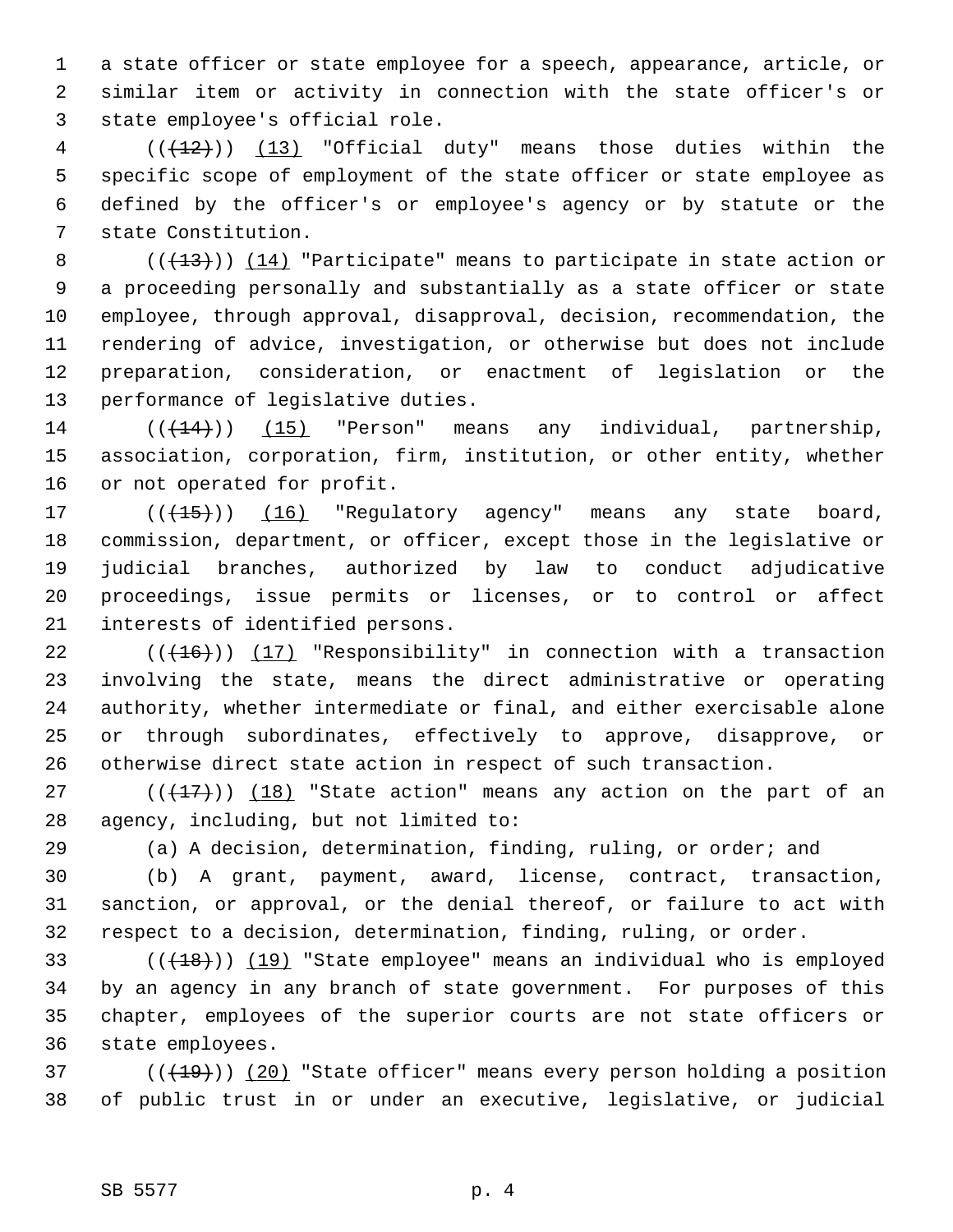1 office of the state. "State officer" includes judges of the superior 2 court, judges of the court of appeals, justices of the supreme court, 3 members of the legislature together with the secretary of the senate 4 and the chief clerk of the house of representatives, holders of 5 elective offices in the executive branch of state government, chief 6 executive officers of state agencies, members of boards, commissions, 7 or committees with authority over one or more state agencies or 8 institutions, and employees of the state who are engaged in 9 supervisory, policy-making, or policy-enforcing work. For the purposes 10 of this chapter, "state officer" also includes any person exercising or 11 undertaking to exercise the powers or functions of a state officer.

12  $((+20))$   $(21)$  "Thing of economic value," in addition to its 13 ordinary meaning, includes:

14 (a) A loan, property interest, interest in a contract or other 15 chose in action, and employment or another arrangement involving a 16 right to compensation;

17 (b) An option, irrespective of the conditions to the exercise of 18 the option; and

19 (c) A promise or undertaking for the present or future delivery or 20 procurement.

21  $((+21))$   $(22)(a)$  "Transaction involving the state" means a 22 proceeding, application, submission, request for a ruling or other 23 determination, contract, claim, case, or other similar matter that the 24 state officer, state employee, or former state officer or state 25 employee in question believes, or has reason to believe:

26 (i) Is, or will be, the subject of state action; or

27 (ii) Is one to which the state is or will be a party; or

28 (iii) Is one in which the state has a direct and substantial 29 proprietary interest.

30 (b) "Transaction involving the state" does not include the 31 following: Preparation, consideration, or enactment of legislation, 32 including appropriation of moneys in a budget, or the performance of 33 legislative duties by an officer or employee; or a claim, case, 34 lawsuit, or similar matter if the officer or employee did not 35 participate in the underlying transaction involving the state that is 36 the basis for the claim, case, or lawsuit.

 $(1 + 22)$ ) (23) "University" includes "state universities" and 38 "regional universities" as defined in RCW 28B.10.016 and also includes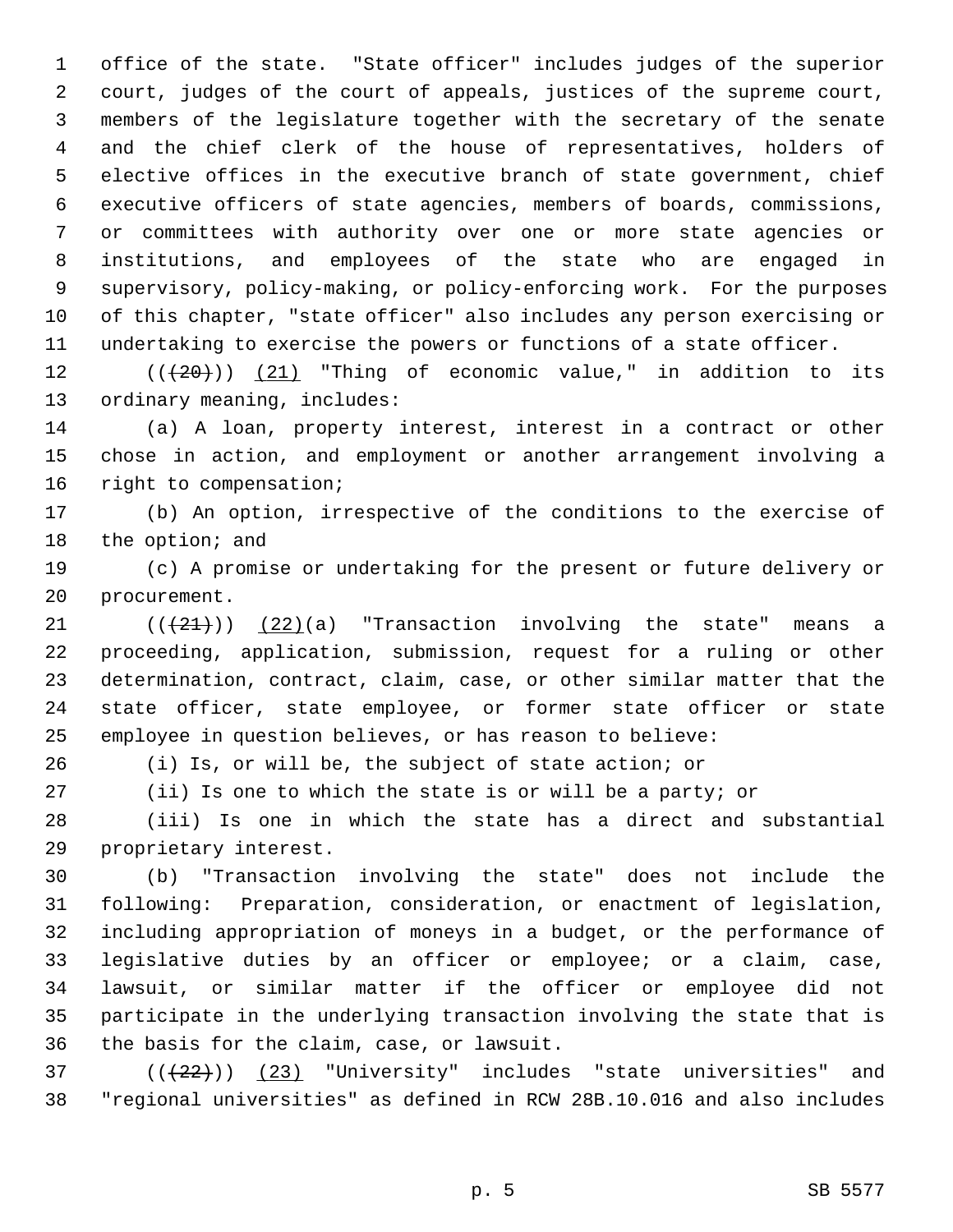1 any research or technology institute affiliated with a university, 2 including ((without limitation, the Spokane Intercollegiate Research 3 and Technology Institute and the Washington Technology Center)) 4 innovate Washington.

 $5$  (( $(23)$ )) (24) "University research employee" means a state officer 6 or state employee employed by a university, but only to the extent the 7 state officer or state employee is engaged in research, technology 8 transfer, approved consulting activities related to research and 9 technology transfer, or other incidental activities.

10 **Sec. 3.** RCW 42.52.050 and 2005 c 274 s 292 are each amended to 11 read as follows:

12 (1) No state officer or state employee may accept employment or 13 engage in any business or professional activity that the officer or 14 employee might reasonably expect would require or induce him or her to 15 make an unauthorized disclosure of confidential information acquired by 16 the official or employee by reason of the official's or employee's 17 official position.

18 (2) No state officer or state employee may make a disclosure of 19 confidential information gained by reason of the officer's or 20 employee's official position or otherwise use the information for his 21 or her personal gain or benefit or the gain or benefit of another, 22 unless the disclosure has been authorized by statute or by the terms of 23 a contract involving (a) the state officer's or state employee's agency 24 and (b) the person or persons who have authority to waive the 25 confidentiality of the information.

26 (3) No state officer or state employee may disclose confidential 27 information to any person not entitled or authorized to receive the 28 information.

29 (4) No state officer or state employee may intentionally conceal a 30 record if the officer or employee knew the record was required to be 31 released under chapter 42.56 RCW, was under a personal obligation to 32 release the record, and failed to do so. This subsection does not 33 apply where the decision to withhold the record was made in good faith. 34 As used in this subsection, "intentionally concealing a record" means 35 that the state officer or state employee knew the record was required 36 to be released under chapter 42.56 RCW, knew of the record's existence,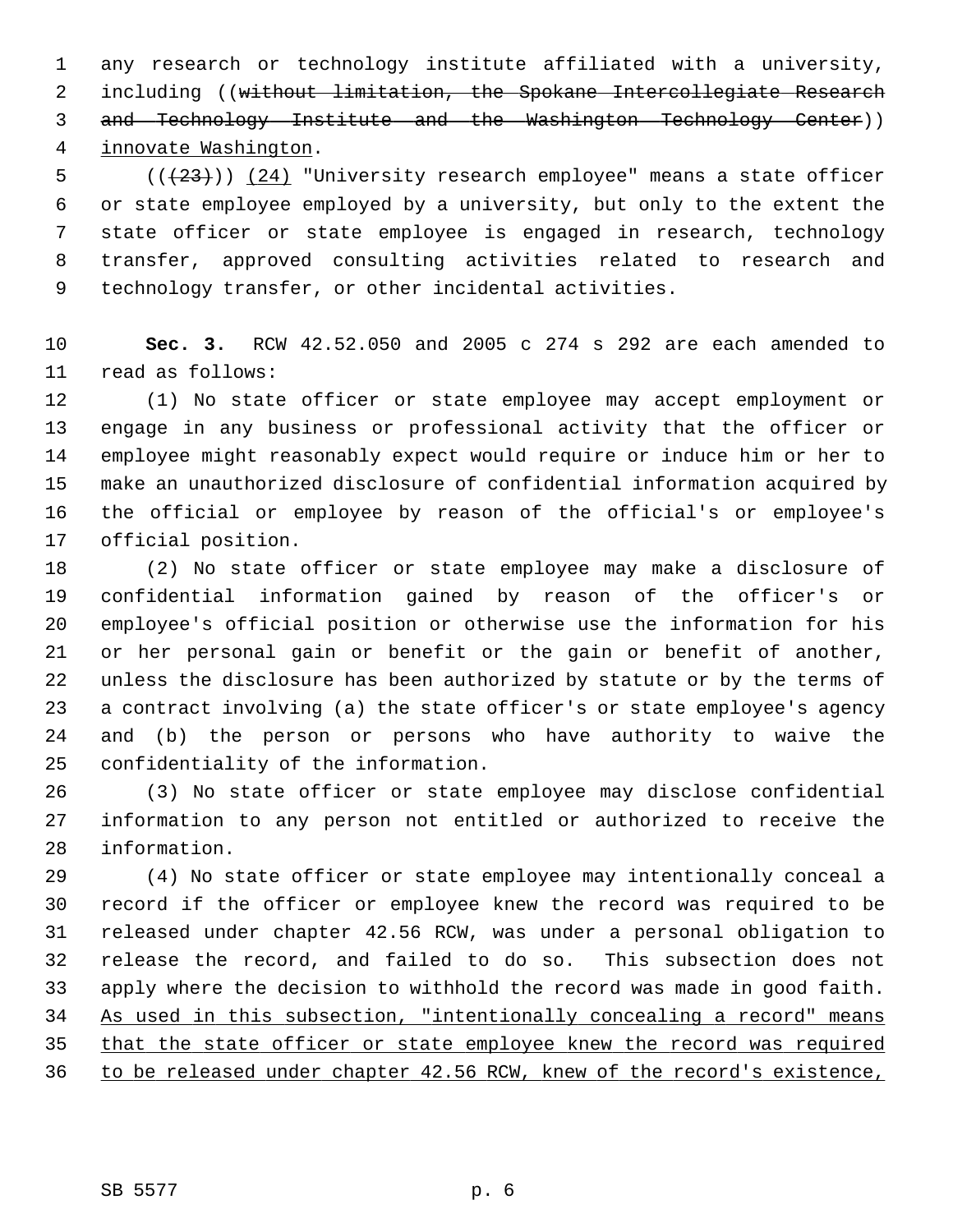1 and intentionally did not provide the record to the requestor within

2 the time frame established by the agency.

 3 NEW SECTION. **Sec. 4.** A new section is added to chapter 42.52 RCW 4 to read as follows:

 5 Knowing acquiescence by a person exempt under chapter 41.06 or 6 41.56 RCW with authority to direct, control, or influence the actions 7 of the state office or state employee in violation of RCW 42.52.020, 8 42.52.070, 42.52.120, or 42.52.160 constitutes a violation of this 9 chapter.

10 **Sec. 5.** RCW 42.52.120 and 1997 c 318 s 1 are each amended to read 11 as follows:

12 (1) No state officer or state employee may receive any thing of 13 economic value under any contract or grant outside of his or her 14 official duties. The prohibition in this subsection does not apply 15 where the state officer or state employee has complied with RCW 16  $42.52.030((+2))$  or each of the following conditions are met:

17 (a) The contract or grant is bona fide and actually performed;

18 (b) The performance or administration of the contract or grant is 19 not within the course of the officer's or employee's official duties, 20 or is not under the officer's or employee's official supervision;

21 (c) The performance of the contract or grant is not prohibited by 22 RCW 42.52.040 or by applicable laws or rules governing outside 23 employment for the officer or employee;

24 (d) The contract or grant is neither performed for nor compensated 25 by any person from whom such officer or employee would be prohibited by 26 RCW 42.52.150(4) from receiving a gift;

27 (e) The contract or grant is not one expressly created or 28 authorized by the officer or employee in his or her official capacity;

29 (f) The contract or grant would not require unauthorized disclosure 30 of confidential information; and

31 (g) The state officer or state employee has attended an ethics 32 training approved by the appropriate ethics board within the past 33 twenty-four months.

34 (2) In addition to satisfying the requirements of subsection (1) of 35 this section, a state officer or state employee may have a beneficial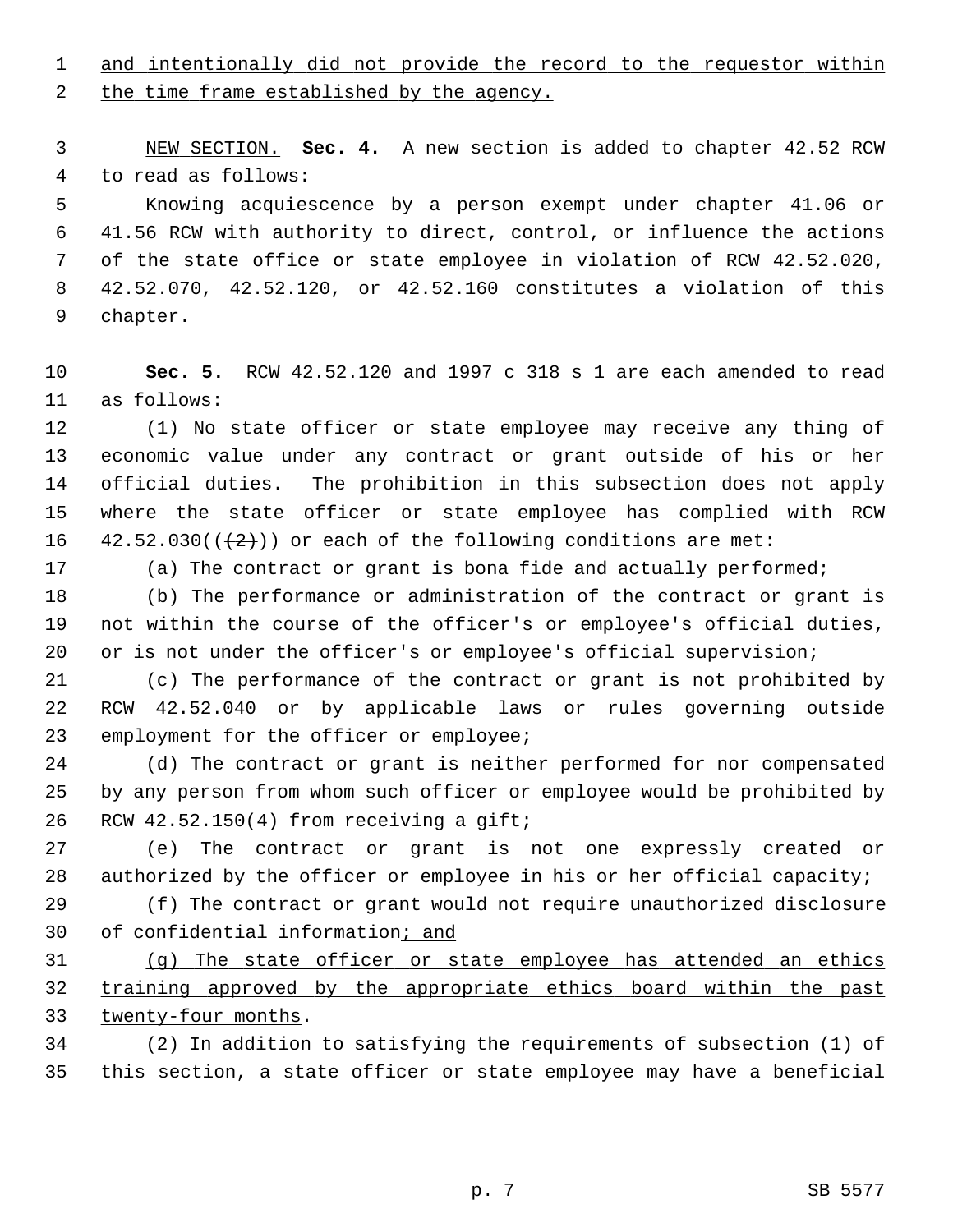1 interest in a grant or contract or a series of substantially identical 2 contracts or grants with a state agency only if:

 3 (a) The contract or grant is awarded or issued as a result of an 4 open and competitive bidding process in which more than one bid or 5 grant application was received; or

 6 (b) The contract or grant is awarded or issued as a result of an 7 open and competitive bidding or selection process in which the 8 officer's or employee's bid or proposal was the only bid or proposal 9 received and the officer or employee has been advised by the 10 appropriate ethics board, before execution of the contract or grant, 11 that the contract or grant would not be in conflict with the proper 12 discharge of the officer's or employee's official duties; or

13 (c) The process for awarding the contract or issuing the grant is 14 not open and competitive, but the officer or employee has been advised 15 by the appropriate ethics board that the contract or grant would not be 16 in conflict with the proper discharge of the officer's or employee's 17 official duties.

18 (3) A state officer or state employee awarded a contract or issued 19 a grant in compliance with subsection (2) of this section shall file 20 the contract or grant with the appropriate ethics board within thirty 21 days after the date of execution; however, if proprietary formulae, 22 designs, drawings, or research are included in the contract or grant, 23 the proprietary formulae, designs, drawings, or research may be deleted 24 from the contract or grant filed with the appropriate ethics board.

25 (4) This section does not prevent a state officer or state employee 26 from receiving compensation contributed from the treasury of the United 27 States, another state, county, or municipality if the compensation is 28 received pursuant to arrangements entered into between such state, 29 county, municipality, or the United States and the officer's or 30 employee's agency. This section does not prohibit a state officer or 31 state employee from serving or performing any duties under an 32 employment contract with a governmental entity.

33 (5) As used in this section, "officer" and "employee" do not 34 include officers and employees who, in accordance with the terms of 35 their employment or appointment, are serving without compensation from 36 the state of Washington or are receiving from the state only 37 reimbursement of expenses incurred or a predetermined allowance for 38 such expenses.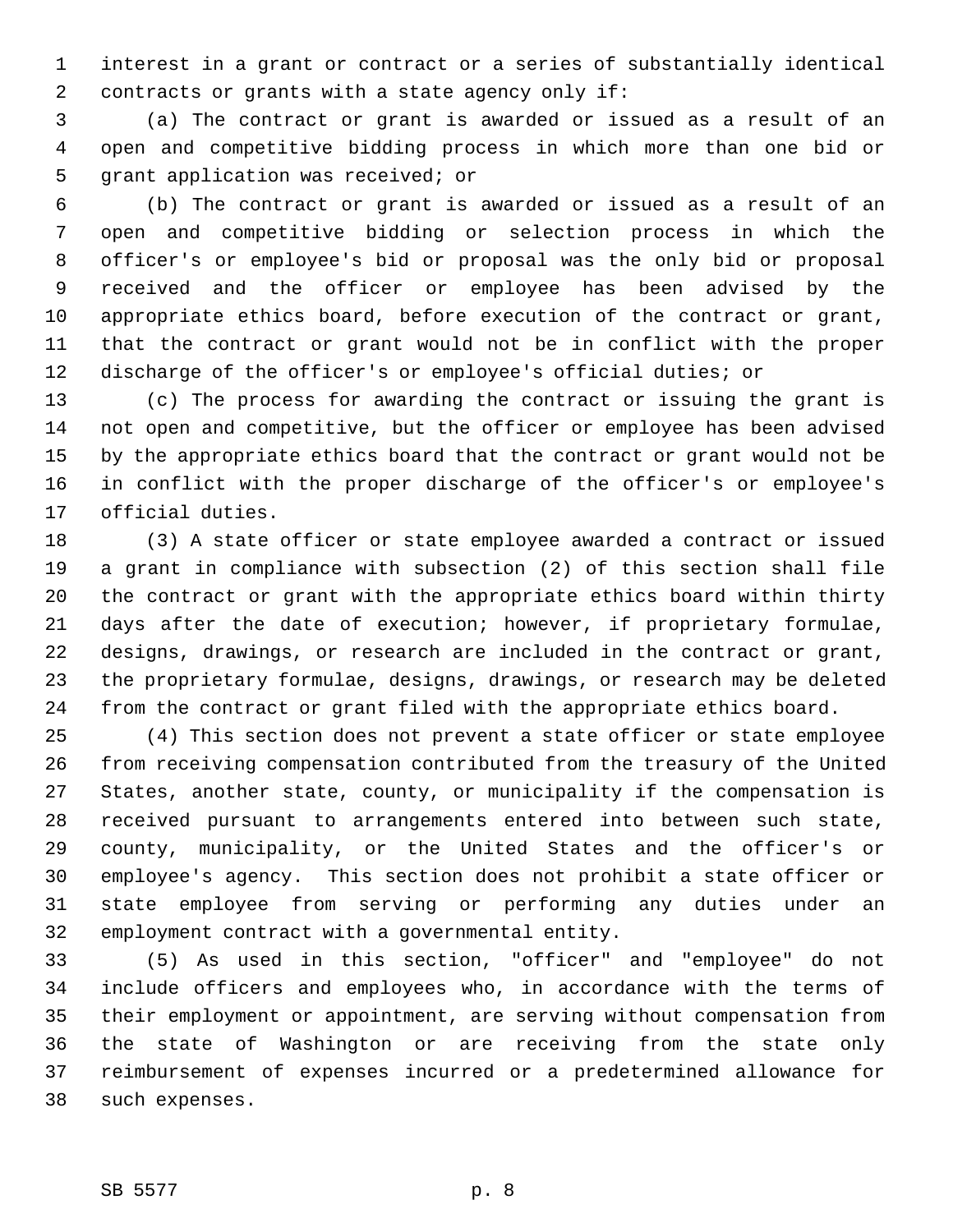1 **Sec. 6.** RCW 42.52.360 and 2005 c 106 s 5 are each amended to read 2 as follows:

 3 (1) The executive ethics board shall enforce this chapter and rules 4 adopted under it with respect to statewide elected officers and all 5 other officers and employees in the executive branch, boards and 6 commissions, and institutions of higher education.

 7 (2) The executive ethics board shall enforce this chapter with 8 regard to the activities of university research employees as provided 9 in this subsection.

10 (a) With respect to compliance with RCW 42.52.030, 42.52.110, 11 42.52.130, 42.52.140, and 42.52.150, the administrative process shall 12 be consistent with and adhere to no less than the current standards in 13 regulations of the United States public health service and the office 14 of the secretary of the department of health and human services in 15 Title 42 C.F.R. Part 50, Subpart F relating to promotion of objectivity 16 in research.

17 (b) With respect to compliance with RCW 42.52.040, 42.52.080, and 18 42.52.120, the administrative process shall include a comprehensive 19 system for the disclosure, review, and approval of outside work 20 activities by university research employees while assuring that such 21 employees are fulfilling their employment obligations to the 22 university.

23 (c) With respect to compliance with RCW 42.52.160, the 24 administrative process shall include a reasonable determination by the 25 university of acceptable private uses having de minimis costs to the 26 university and a method for establishing fair and reasonable 27 reimbursement charges for private uses the costs of which are in excess 28 of de minimis.

29 (3) The executive ethics board shall:

30 (a) Develop educational materials and training;

31 (b) Adopt rules and policies governing the conduct of business by 32 the board, and adopt rules defining working hours for purposes of RCW 33 42.52.180 and where otherwise authorized under chapter 154, Laws of 34 1994;

35 (c) Issue advisory opinions;

36 (d) Investigate, hear, and determine complaints by any person or on 37 its own motion;

38 (e) Impose sanctions including reprimands and monetary penalties;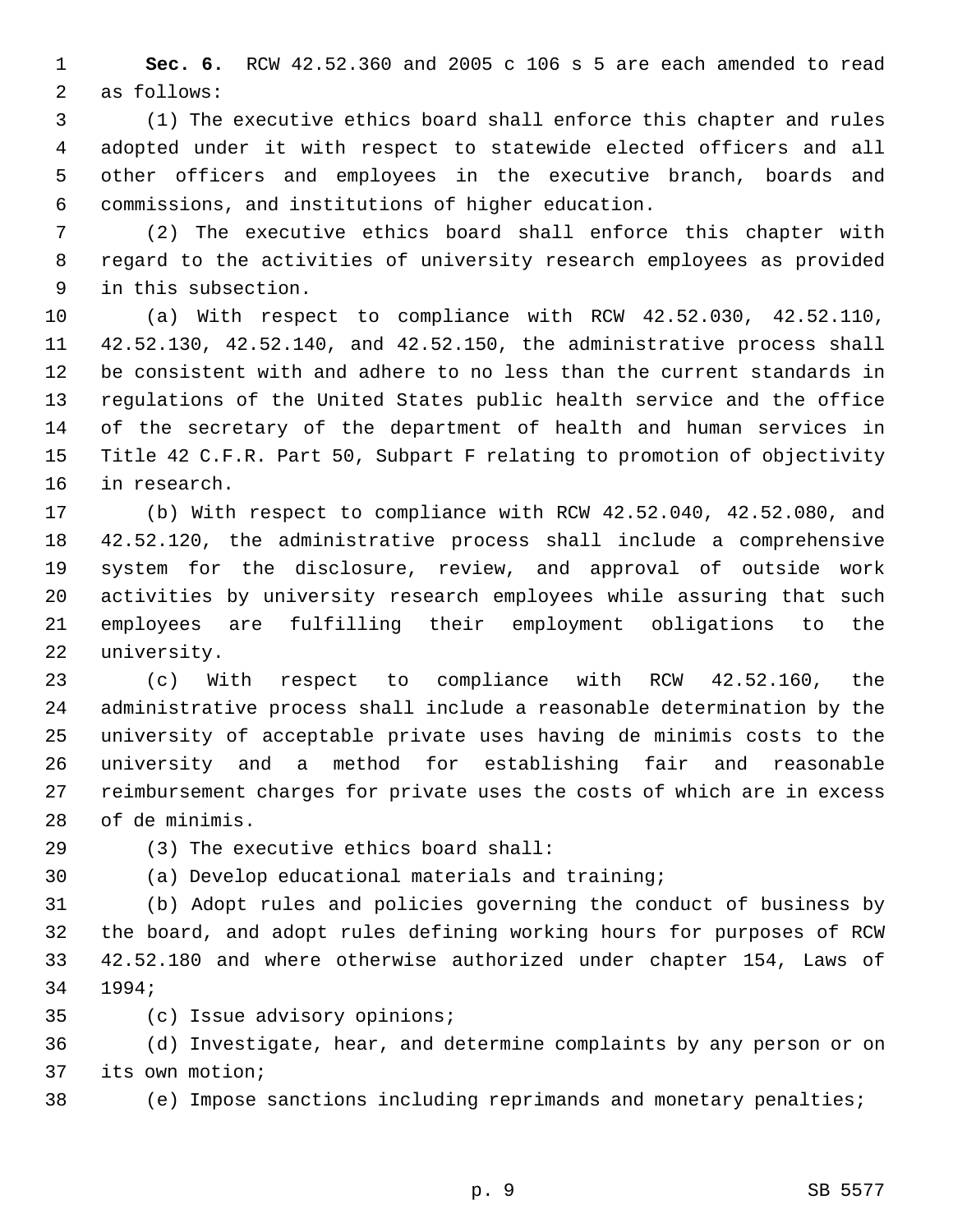1 (f) Recommend to the appropriate authorities suspension, removal 2 from position, prosecution, or other appropriate remedy; and

 3 (g) Establish criteria regarding the levels of civil penalties 4 appropriate for violations of this chapter and rules adopted under it.

5 (4) The board may:

 6 (a) Issue subpoenas for the attendance and testimony of witnesses 7 and the production of documentary evidence relating to any matter under 8 examination by the board or involved in any hearing;

9 (b) Administer oaths and affirmations;

- 10 (c) Examine witnesses; ((and))
- 11 (d) Receive evidence; and

12 (e) Delegate its authority to issue complaints to the board's 13 executive director.

14 (5) Except as provided in RCW 42.52.220, the executive ethics board 15 may review and approve agency policies as provided for in this chapter. 16 (6) This section does not apply to state officers and state 17 employees of the judicial branch.

18 **Sec. 7.** RCW 42.52.410 and 1994 c 154 s 211 are each amended to 19 read as follows:

20 (1) A person may, personally or by his or her attorney, make, sign, 21 and file with the appropriate ethics board a complaint on a form 22 provided by the appropriate ethics board. The complaint shall state 23 the name of the person alleged to have violated this chapter or rules 24 adopted under it and the particulars thereof, and contain such other 25 information as may be required by the appropriate ethics board.

26 (2) If it has reason to believe that any person has been engaged or 27 is engaging in a violation of this chapter or rules adopted under it, 28 an ethics board, or the executive director under authority delegated 29 under RCW 42.52.360, may issue a complaint.

 (3)(a) A state employee who files a complaint with the appropriate ethics board shall be afforded the protection provided in chapter 42.40 RCW. An agency, manager, or supervisor may not retaliate against a state employee who files a complaint with the appropriate ethics board. (b) A state employee may not be denied the protections in chapter 42.40 RCW even if the auditor denies an investigation of the complaint. (4) If a determination is made that a reprisal or retaliatory action has been taken against the state employee, the retaliator may be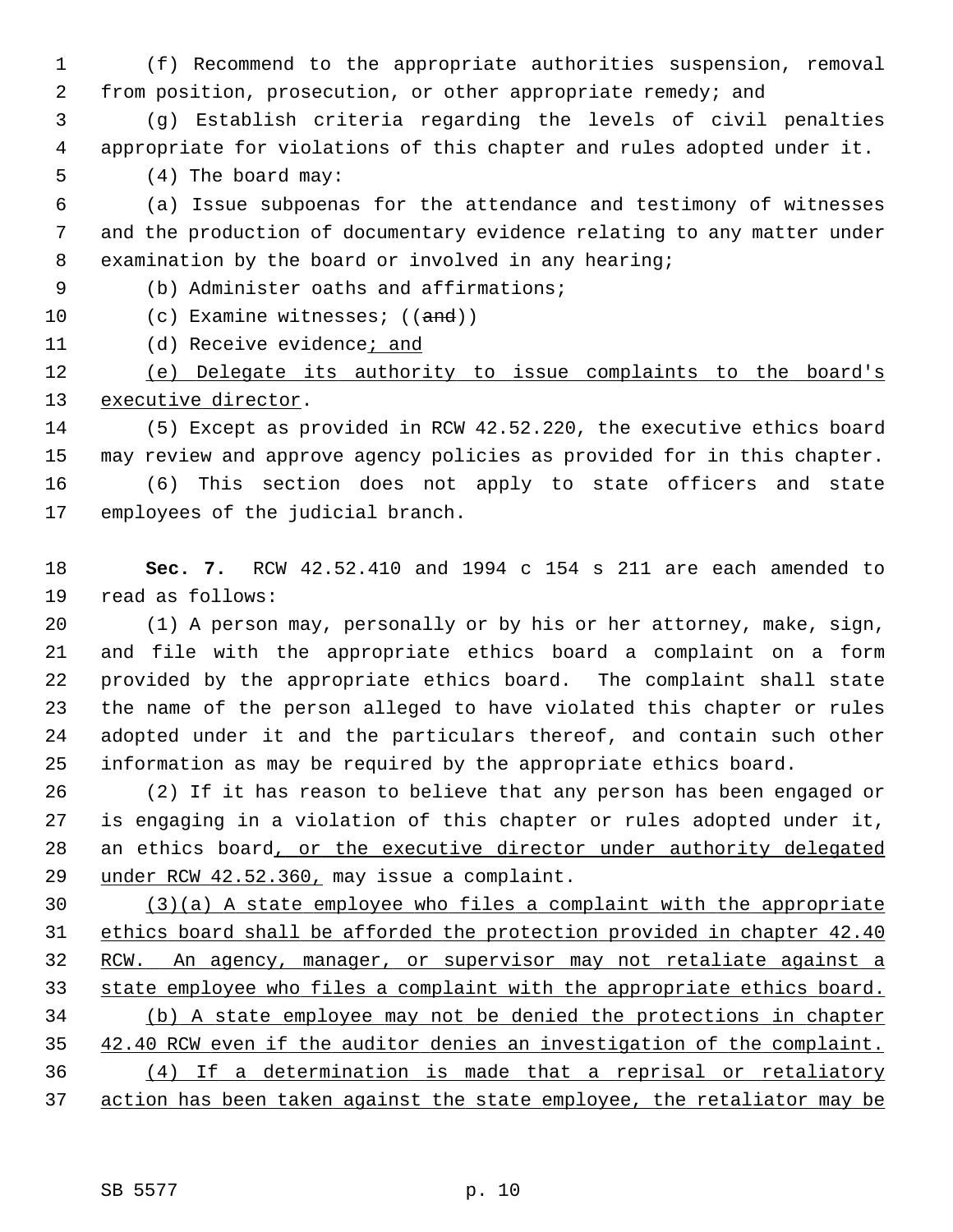| 1 subject to a civil penalty of up to five thousand dollars and the       |  |  |  |  |  |  |
|---------------------------------------------------------------------------|--|--|--|--|--|--|
| 2 retaliator may be suspended from state employment for up to thirty days |  |  |  |  |  |  |
| 3 without pay. At a minimum, a letter of reprimand shall be placed in     |  |  |  |  |  |  |
| 4 the retaliator's personnel file.                                        |  |  |  |  |  |  |

 5 **Sec. 8.** RCW 42.52.420 and 2000 c 211 s 1 are each amended to read 6 as follows:

 7 (1) After the filing of any complaint, except as provided in RCW 8 42.52.450, the staff of the appropriate ethics board shall investigate 9 the complaint as provided in this subsection (1).

10 (a) The ((investigation)) investigating ethics board shall ((be 11 <del>limited to</del>)) investigate the allegations contained in the complaint but 12 may also, in its discretion, investigate other potential ethics 13 violations discovered during the course of its investigation when the 14 employee is not subject to the civil service laws as set forth in 15 chapter 41.06 or 41.56 RCW.

 (b) Agency staff may assist ethics board staff in carrying out the investigation, but in all cases ethics board staff must oversee the investigation. Agency staff with actual or apparent conflicts of interest because of a relationship with the persons under investigation must disclose this relationship. Should the ethics board determine 21 that there is a conflict of interest that may affect the investigation, the agency shall designate an independent employee with no conflict of interest to assist the ethics board with its investigation.

24 (c) When the investigation involves an employee exempt under 25 chapter 41.06 or 41.56 RCW, and in the discretion of the ethics board, 26 the ethics board may request the assistance of the office of the 27 attorney general or a contract investigator in conducting its 28 investigation.

29 (2) The results of the investigation shall be reduced to writing 30 and the staff shall either make a determination that the complaint 31 should be dismissed pursuant to RCW 42.52.425, or recommend to the 32 board that there is or that there is not reasonable cause to believe 33 that a violation of this chapter or rules adopted under it has been or 34 is being committed.

35 (3) The board's determination on reasonable cause shall be provided 36 to the complainant and to the person named in such complaint.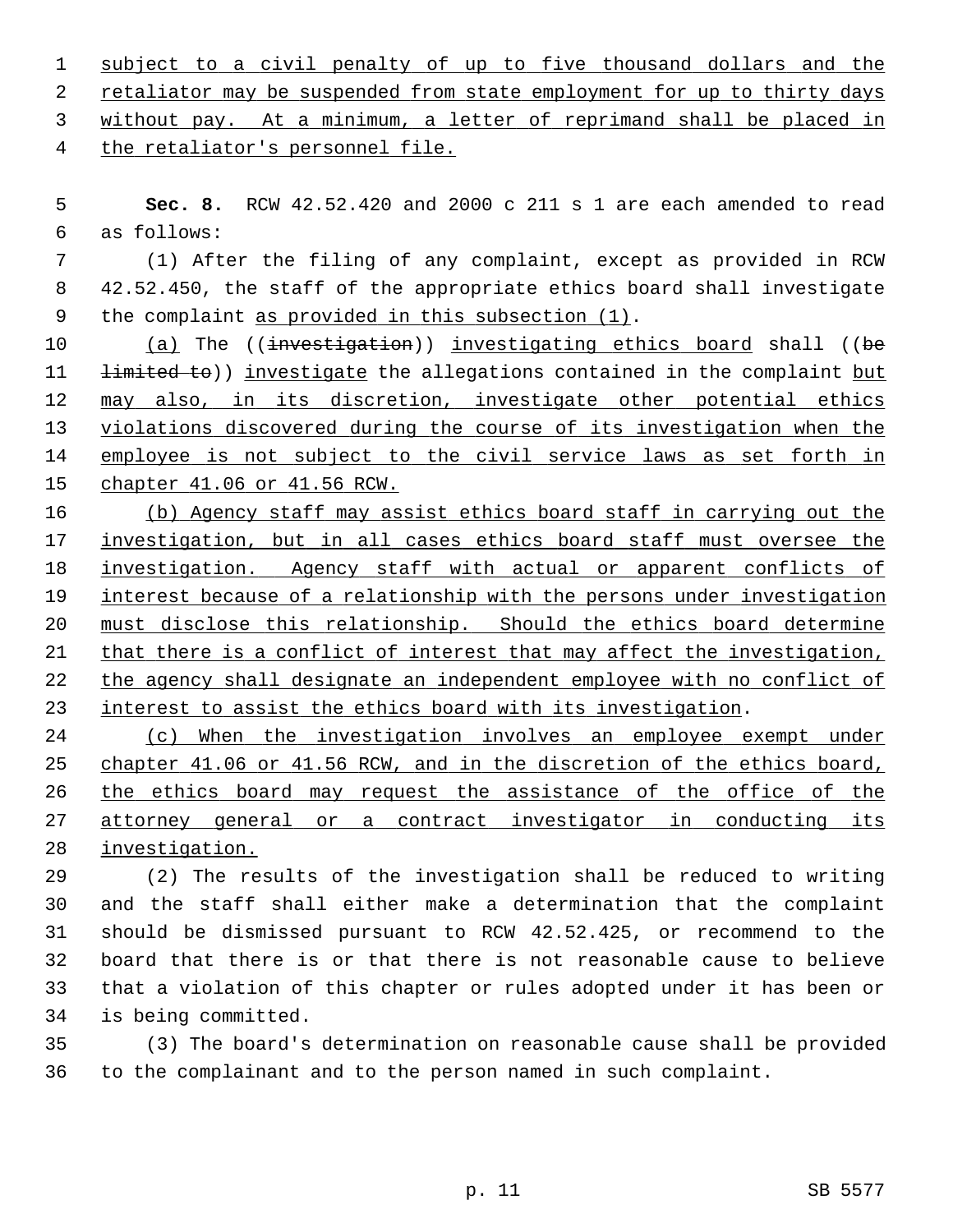|   | (4) The identity of a person filing a complaint under RCW                |
|---|--------------------------------------------------------------------------|
| 2 | 42.52.410(1) is exempt from public disclosure at all times unless the    |
| 3 | person filing a complaint consents to public disclosure and copying by   |
| 4 | written waiver. All documents related to the complaint and subsequent    |
| 5 | investigation are also exempt from public disclosure and copying and     |
|   | 6 shall not be released by any legislator or statewide elected official. |

 7 **Sec. 9.** RCW 42.52.460 and 1994 c 154 s 216 are each amended to 8 read as follows:

 9 Any person who has notified the appropriate ethics board and the 10 attorney general in writing that there is reason to believe that RCW 11 42.52.180 is being or has been violated may, in the name of the state, 12 bring a citizen action for any of the actions authorized under this 13 chapter. A citizen action may be brought only if the appropriate 14 ethics board or the attorney general have failed to commence an action 15 under this chapter within forty-five days after notice from the person, 16 the person has thereafter notified the appropriate ethics board and the 17 attorney general that the person will commence a citizen's action 18 within ten days upon their failure to commence an action, and the 19 appropriate ethics board and the attorney general have in fact failed 20 to bring an action within ten days of receipt of the second notice. An 21 action is deemed to have been commenced when the appropriate ethics 22 board or the board's executive director accepts a complaint for filing 23 and initiates a preliminary investigation.

24 If the person who brings the citizen's action prevails, the 25 judgment awarded shall escheat to the state, but the person shall be 26 entitled to be reimbursed by the state of Washington for costs and 27 attorneys' fees incurred. If a citizen's action that the court finds 28 was brought without reasonable cause is dismissed, the court may order 29 the person commencing the action to pay all costs of trial and 30 reasonable attorneys' fees incurred by the defendant.

31 Upon commencement of a citizen action under this section, at the 32 request of a state officer or state employee who is a defendant, the 33 office of the attorney general shall represent the defendant if the 34 attorney general finds that the defendant's conduct complied with this 35 chapter and was within the scope of employment.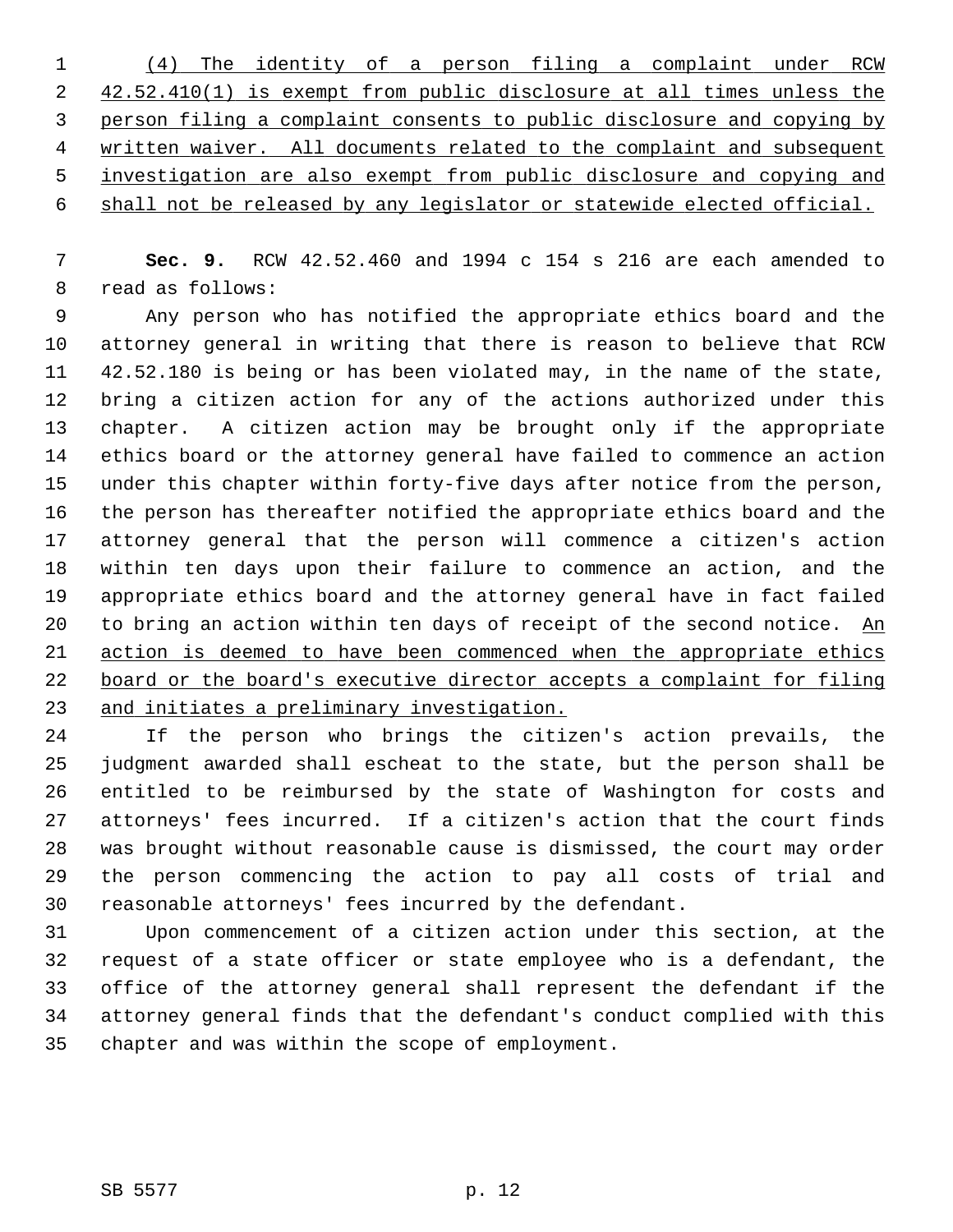1 NEW SECTION. **Sec. 10.** A new section is added to chapter 42.52 RCW 2 to read as follows:

 3 (1) Each agency shall designate an ethics advisor or advisors to 4 provide informal ethics advice to state officers and employees and to 5 ensure uniformity in the agency's operations with respect to the ethics 6 in public service law. Agencies shall inform the appropriate ethics 7 board of their designated advisors, and the advisors shall receive 8 regular training from the appropriate ethics board on a schedule to be 9 determined by the appropriate ethics board. Ethics advisors may 10 solicit informal and formal advice from the appropriate ethics board 11 and may also serve as a point of contact within an agency to assist 12 with ethics investigations or to coordinate ethics trainings and 13 updates.

14 (2) Every state officer and employee shall attend an ethics 15 training approved by the appropriate ethics board within sixty days of 16 taking office or employment. Beginning January 1, 2014, every state 17 officer and state employee shall attend an ethics training approved by 18 the appropriate ethics board in coordination with other agency-provided 19 training, including sexual harassment training, but no less than every 20 three years. Every state officer and state employee subject to RCW 21 42.52.150(4) must be provided specialized or enhanced ethics training 22 approved by the appropriate ethics board every three years thereafter.

23 NEW SECTION. **Sec. 11.** A new section is added to chapter 42.40 RCW 24 to read as follows:

25 (1) State officers, managers, and supervisors may not take any 26 reprisal or retaliatory action against a whistleblower who, in good 27 faith, makes a complaint regarding a presumed violation of state ethics 28 law under chapter 42.52 RCW.

29 (2) A state officer, manager, or supervisor who takes reprisal or 30 retaliatory action against a whistleblower for filing an ethics 31 complaint under chapter 42.52 RCW is subject to disciplinary action.

32 (3) A state employee may not be denied the protections under this 33 chapter even if the auditor denies an investigation of the complaint.

34 (4) The definitions in this subsection apply throughout this 35 section unless the context clearly requires otherwise.

36 (a) "Manager" has the same definition as in RCW 41.06.022.

37 (b) "State employee" has the same definition as in RCW 42.52.010.